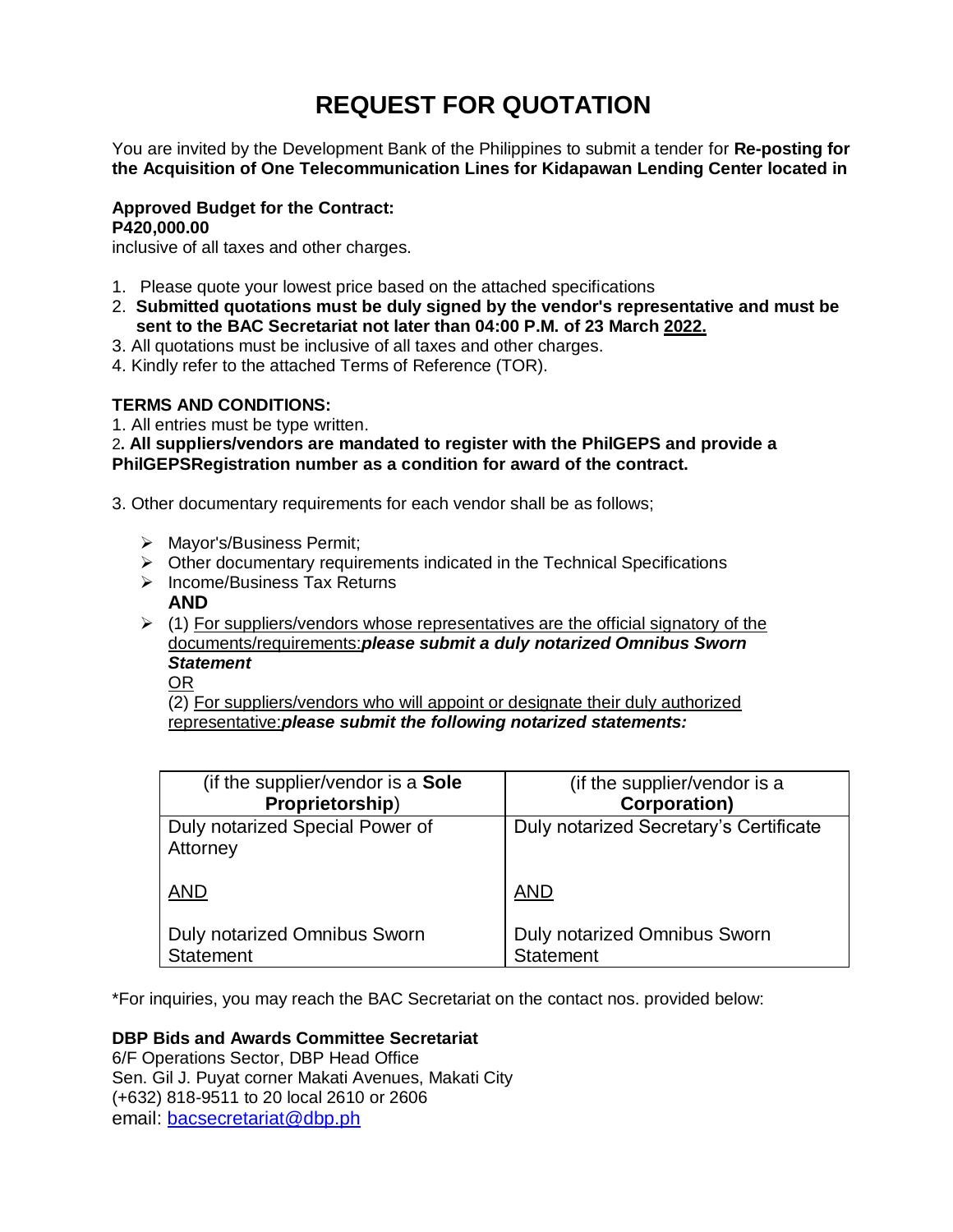#### **Annex A**

#### ACQUISITION OF NEW, ADDITIONAL AND/OR REPLACEMENT TELECOMMUNICATION LINE/CONNECTIVITY SERVICE FOR THE DEVELOPMENT BANK OF THE PHILIPPINES (DBP)-KIDAPAWAN LENDING CENTER

APPROVED BUDGET FOR THE CONTRACT: Php 420,000

#### **TECHNICAL SPECIFICATIONS**

#### A. BACKGROUND

The telecommunication connectivity service (line) is for the connection of DBP online systems, services and facilities in any of the following DBP remote sites:

- A.1. Branch Office, including:
	- A.1.a. Lending Center
	- A.1.b. Cash Center
	- A.1.c. Branch-Lite Unit
- A.2. Automated Teller Machine (ATM)

#### **B. OBJECTIVE**

To acquire stable, reliable and secure telecommunication connectivity/line service to link DBP remote sites to the Head Office from an authorized and qualified telecommunication service provider (Telco).

#### C. COVERAGE OF THE CONTRACT

The contract will be for a one (1) year period starting from date of acceptance of service with the option for automatic renewal.

#### D. MINIMUM SPECIFICATIONS

- D.1. Connectivity/Line Service Availability
	- > The minimum availability of service is 99.6%.
- D.2. Connectivity/Line Specifications
- D.2.a. Branch Office  $\triangledown$ 
	- D.2.a.i. Wired MPLS/VPN, Radio Last Mile or VSAT connection with minimum of 2 Mbps bandwidth
	- D.2.a.ii. Must be Ku Band or C Band for the VSAT
	- D.2.a.iii. Inclusive network equipment, such as router and or router/modem, must not be on End-of-Life/End-of-Support status within the contract period
	- D.2.a.iv. Router must support GRE/mGRE tunneling and IP Security (ex. dynamic VPN) and SNMP
	- D.2.a.v. DBP shall have the full access of the router
	- D.2.a.vi. Provide near real time and historical link monitoring
- D.2.b. ATM Wired
	- D.2.b.i. VPN connection at least 128 Kbps via MPLS
	- D.2.b.ii. Inclusive network equipment, such as router and or router/modem, must not be on End-of-Life/End-of-Support status within the contract period
	- D.2.b.iii. Support GRE tunneling and SNMP

Page 1 of 4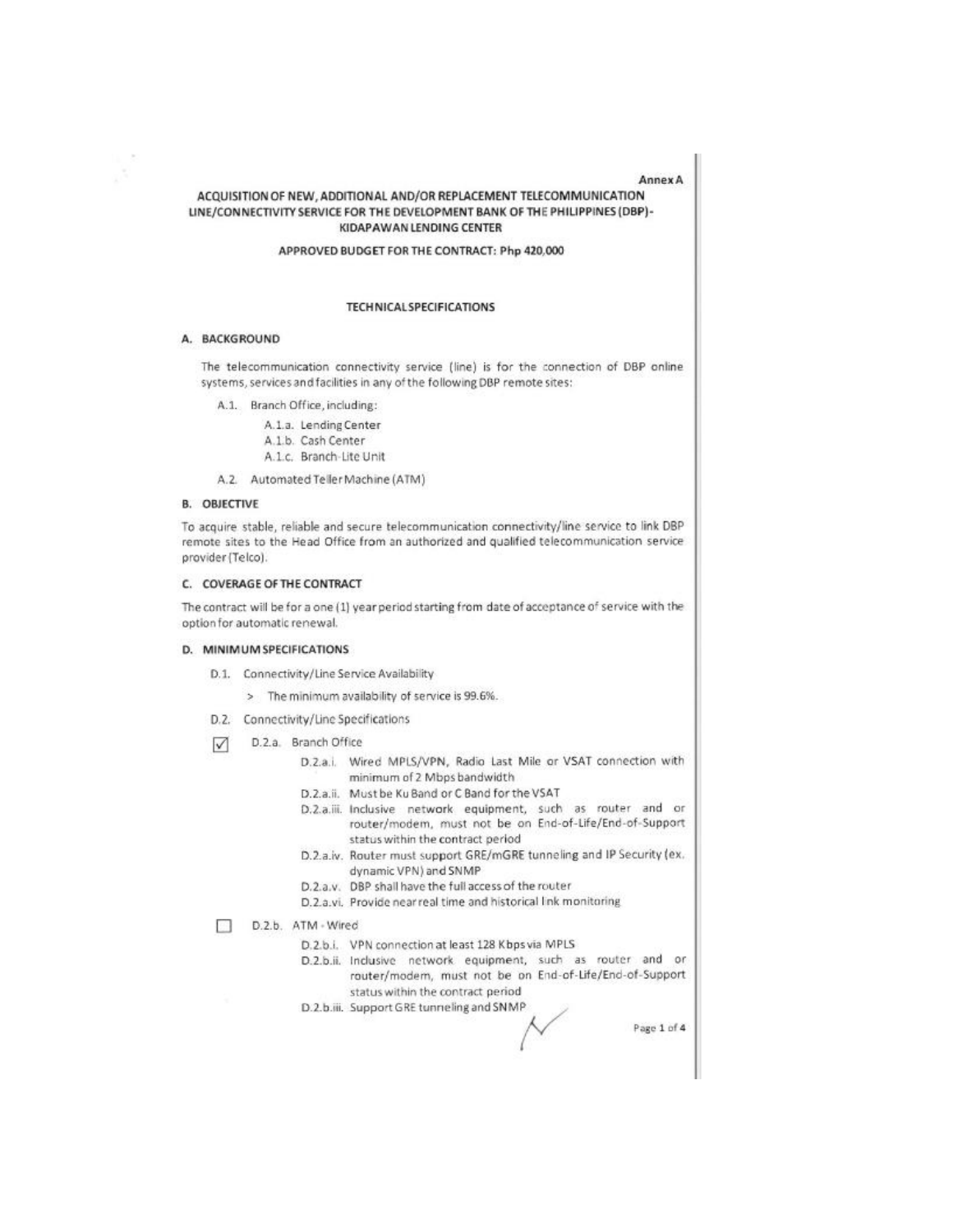#### D.2.b.lv. Provide near real time and historical link monitoring

- D.2.c. ATM-Wireless
	- D.2.c.i. Provide data transmission function by public GPRS/ GSM network or higher
	- D.2.a.vii. Inclusive network equipment, such as router and or router/modem, must not be on End-of-Life/End-of-Support status within the contract period
	- D.2.c.ii. Support GRE Tunneling and SNMP
	- D.2.c.iii. Provide GUI access for local and remote management
	- D.2.c.iv. Operate at -30~+75°C temperature
	- D.2.c.v. Has LED status indication
	- D.2.c.vi. Support RJ45 console port
	- D.2.c.vii. Include: 1 power cord, 2 antennas, 1 console cable, 1 set documentation
	- D.2.c.viii. Provide near real time and historical link monitoring.
	- D.2.c.ix. Meet the average latency requirement of not greater than 200ms measured using the Ping utility or any similar mobile applications
	- D.2.c.x. Meet signal requirement of not less than 2 bars measured using mobile or similar devices capable of said measurement
	- D.2.c.xi. DBP shall have full access to the Modem/Router
- D.3. Support Services and Incident Management
	- D.3.a. The Telco shall provide 24 x 7 onsite, telephone and email support. For every service unavailability/downtime reported, the response time shall be within thirty (30) minutes.
	- D.3.b. Upon the occurrence of service unavailability/downtime, the Telco shall:
		- D.3.b.i. Conduct problem isolation/resolution and link restoration activities
		- D.3.b.ii. Notification via electronic mail (E-mail) and telephone within one (1) hour of the occurrence
		- D.3.b.iii. Minimum of twice a day status report to DBP via E-Mail
		- D.3.b.iv. Estimated time of arrival (ETA) if onsite activities required
		- D.3.b.v. Estimated time of resolution (ETR)
		- D.3.b.vi. Root cause
		- D.3.b.vii. Comply with DBP policies on security and confidentiality during support services.
	- D.3.c. The Telco shall submit an incident report stating the reason/s for the outage and detailing the steps undertaken to resolve a particular problem upon DBP's request.
- D.4. Service Performance Review
	- > The Telco shall conduct a performance review session at least once every quarter of a year

#### E. TELECOMMUNICATION CONNECTIVITY/LINE REQUIREMENT CLASSIFICATION

The primary objective of the following provisions is to have multiple Telcos per site, providing service redundancy, high availability and avoiding single point of failure.

F.1. New Telecommunication Line Requirement

Page 2 of 4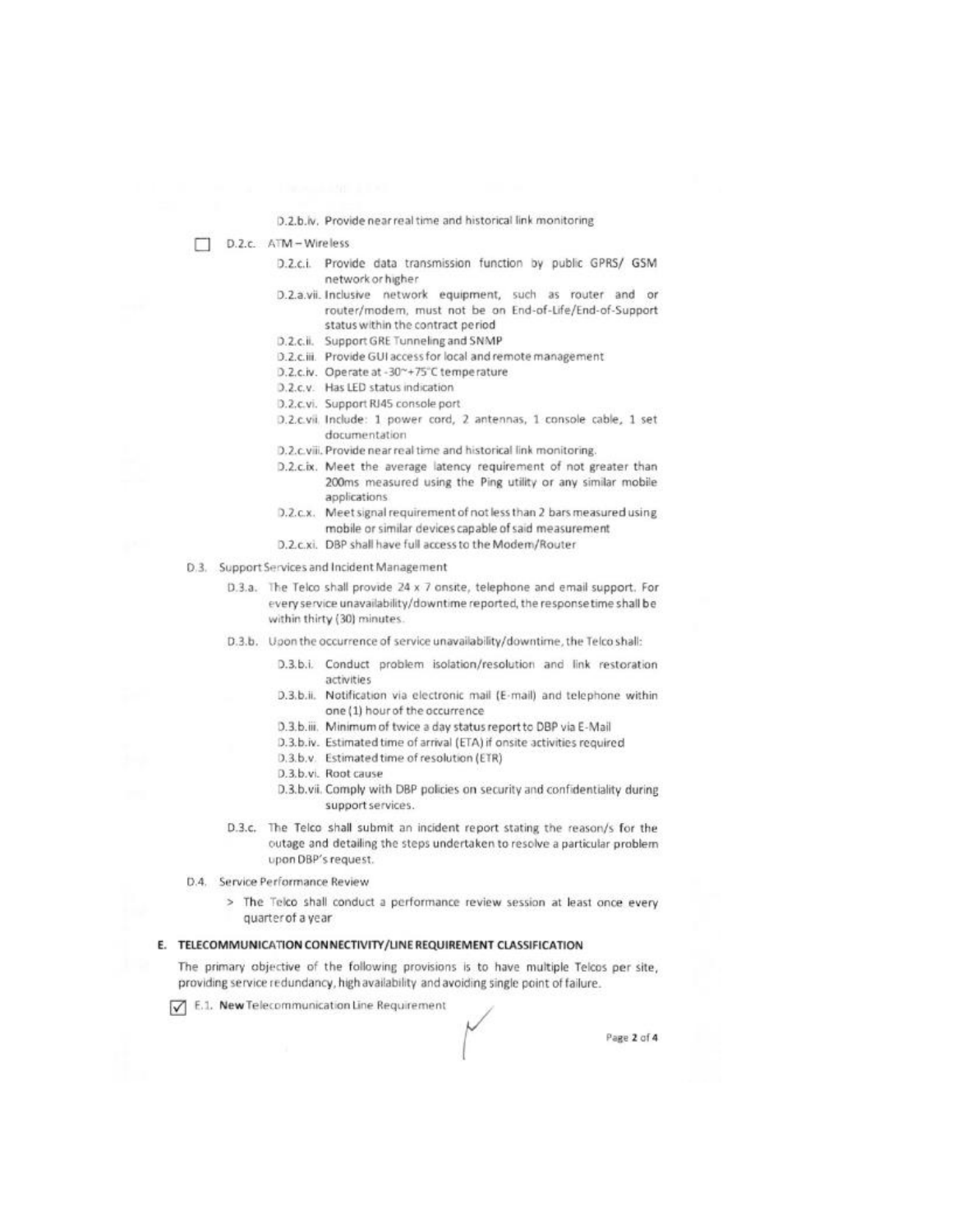- E.1.a. Covered Sites
	- > New remotes sites
- E.1.b. Telco Selection Criteria
	- > Telecommunication Line for Branch Office
		- E.1.b.i. Two (2) different Telcos (Telco A and Telco B) shall be selected
		- E.1.b.ii. Telco A is the lowest (winning) provider
		- E.1.b.iii. Telco B is the second lowest provider
	- Telecommunication Line for Additional ATM Facility of a Branch s Office
		- E.1.b.iv. The Telco must be different from the one which has the majority or most of the telecommunication connectivity services provided for the ATM/s of that Branch Office
- E.2. Additional Telecommunication Line Requirement
	- E.2.a. Covered Sites
		- > For existing sites with existing telecommunication line/s
	- E.2.b. Telco Exception
		- > The Telco/s of the existing line/s servicing the site shall not be invited and will not be allowed to participate
- E.3. Replacement Telecommunication Line Requirement
	- E.3.a. Covered Sites
		- > For existing sites with existing telecommunication line/s
	- E.3.b. Telco Exception
		- E.3.b.i. For Telco Redundancy Replacement
			- > The Telco of the existing line/s servicing the site including the one to be replaced shall not be invited and will not be allowed to participate
		- E.3.b.ii. Replacement for the Purpose of Telecommunication Line Capacity (Bandwidth) Upgrade
			- > The Telco of the other existing line/s servicing the site (i.e., other than the one to be replaced) shall not be invited and will not be allowed to participate
		- E.3.b.iii. For Wireless to Wired Facility Replacement
			- > The Telco of the other existing line/s servicing the site (i.e., other than the one to be replaced) shall not be invited and will not be allowed to participate

#### F. DISCONTINUANCE OF SERVICE

DBP can opt to discontinue the service within the contract period without pre-termination fee/s, if the Telco provider fails to meet the required minimum availability of service, specified in item D.1, for three (3) consecutive months (3-strike rule)

#### G. PAYMENT

The payment shall be in a monthly basis every after the service acceptance.

Page 3 of 4